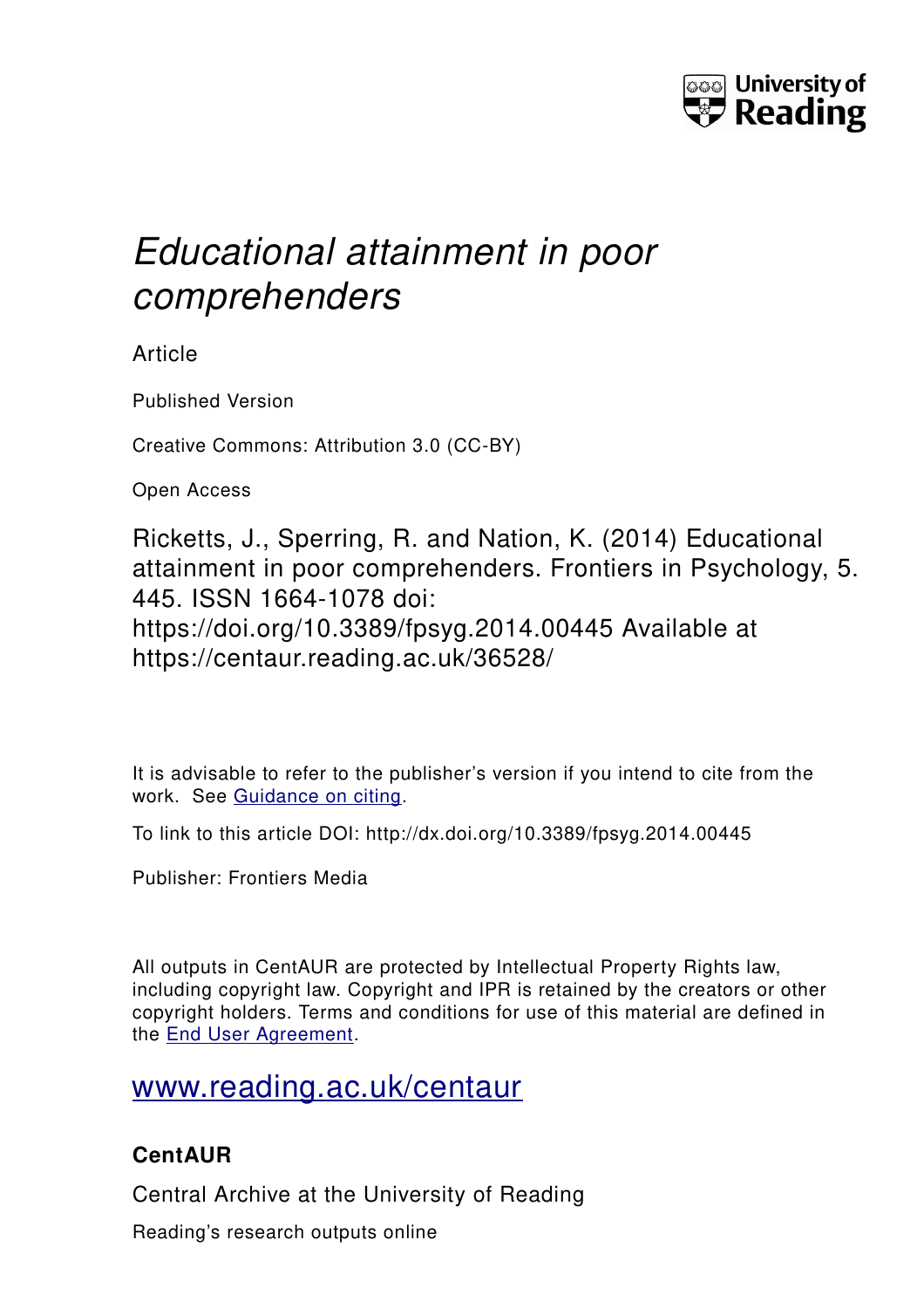

## [Educational attainment in poor comprehenders](http://www.frontiersin.org/Journal/10.3389/fpsyg.2014.00445/abstract)

#### *[Jessie Ricketts1](http://community.frontiersin.org/people/u/94440)\*, [Rachael Sperring1](http://community.frontiersin.org/people/u/134593) and [Kate Nation](http://community.frontiersin.org/people/u/158419)2*

<sup>1</sup> Institute of Education, University of Reading, Reading, UK

<sup>2</sup> Department of Experimental Psychology, University of Oxford, Oxford, UK

#### *Edited by:*

Claire Marie Fletcher-Flinn, University of Otago, New Zealand

#### *Reviewed by:*

Suzanne M. Adlof, University of South Carolina, USA Elizabeth L. Tighe, Florida State University, USA

*\*Correspondence:* Jessie Ricketts, Institute of Education, University of Reading, London Road Campus, 4 Redlands Road, Reading, RG1 5EX, UK

e-mail: [j.ricketts@reading.ac.uk](mailto:j.ricketts@reading.ac.uk)

To date, only one study has investigated educational attainment in poor (reading) comprehenders, providing evidence of poor performance on national UK school tests at age 11 years relative to peers [\(Cain and Oakhill](#page-10-0), [2006\)](#page-10-0). In the present study, we adopted a longitudinal approach, tracking attainment on such tests from 11 years to the end of compulsory schooling in the UK (age 16 years). We aimed to investigate the proposal that educational weaknesses (defined as poor performance on national assessments) might become more pronounced over time, as the curriculum places increasing demands on reading comprehension. Participants comprised 15 poor comprehenders and 15 controls; groups were matched for chronological age, nonverbal reasoning ability and decoding skill. Children were identified at age 9 years using standardized measures of nonverbal reasoning, decoding and reading comprehension. These measures, along with a measure of oral vocabulary knowledge, were repeated at age 11 years. Data on educational attainment were collected from all participants ( $n = 30$ ) at age 11 and from a subgroup  $(n = 21)$  at 16 years. Compared to controls, educational attainment in poor comprehenders was lower at ages 11 and 16 years, an effect that was significant at 11 years. When poor comprehenders were compared to national performance levels, they showed significantly lower performance at both time points. Low educational attainment was not evident for all poor comprehenders. Nonetheless, our findings point to a link between reading comprehension difficulties in mid to late childhood and poor educational outcomes at ages 11 and 16 years. At these ages, pupils in the UK are making key transitions: they move from primary to secondary schools at 11, and out of compulsory schooling at 16.

**Keywords: poor comprehenders, educational attainment, reading comprehension, specific reading comprehension impairment, oral vocabulary**

#### **INTRODUCTION**

In the early stages of learning to read, children must learn to map letters onto sounds so that they can decode and recognize words. However, the ultimate goal of reading is to understand the messages conveyed by text; simply being able to read words and texts accurately is not sufficient for comprehension to occur. A substantial number of children (∼8% in UK studies; [Clarke et al.](#page-10-0), [2010\)](#page-10-0) show reading comprehension impairments despite age-appropriate word recognition skills; these children are typically referred to as "poor comprehenders" or "children with specific reading comprehension impairments." Research conducted in Italy, the UK and the US has made good progress with understanding the cognitive and linguistic profiles that characterize poor comprehenders in mid to late childhood (e.g., poor oral language, poor inferential skills; for reviews, see [Nation](#page-11-0), [2005;](#page-11-0) [Floyd et al.](#page-10-0), [2006;](#page-10-0) [Cain and Oakhill](#page-10-0), [2007;](#page-10-0) [Carretti et al.](#page-10-0), [2009](#page-10-0)) but we know very little about the progress that such children make in adolescence, and at school. We conducted a longitudinal study tracking reading, vocabulary, and educational attainment in poor comprehenders over the course of eight years: from age 9 to 16 years. Educational attainment was indexed through performance on national UK school assessments at the end of primary school (11 years) and at the end of compulsory education  $(16 \text{ years})^1$ . Given that poor comprehenders struggle to l[earn](#page-11-0) [from](#page-11-0) [what](#page-11-0) [they](#page-11-0) [read](#page-11-0) [\(Cain et al.](#page-10-0)[,](#page-11-0) [2004](#page-10-0)[;](#page-11-0) Ricketts et al., [2008](#page-11-0)), and that acquiring knowledge through the process of reading becomes an increasingly important learning strategy as children move through the school system, it seems likely that poor comprehenders will be at a disadvantage at school. Despite the likely educational consequences of the reading comprehension difficulties experienced by poor comprehenders, their difficulties may be masked by good reading accuracy in t[he classroom](#page-10-0) [\(Nation and Angell, 2006;](#page-11-0) Hulme and Snowling, [2011](#page-10-0)), and only one study to date has investigated educational attainment in this group [\(Cain and Oakhill,](#page-10-0) [2006](#page-10-0)).

Research with poor comprehenders has shed light on the factors, beyond word recognition, that support successful reading comprehension, particularly focussing on oral language (e.g., [Catts et al., 2006;](#page-10-0) [Nation et al.](#page-11-0), [2010](#page-11-0)), discourse level processes such as inference generation and comprehension monitoring (e.g., [Oakhill and Cain](#page-11-0), [2012\)](#page-11-0) and executive functions such as working memory (e.g., [Carretti et al., 2009\)](#page-10-0). Longitudinal data and intervention studies provide particularly convincing evidence for

<sup>&</sup>lt;sup>1</sup>Note that since this study was conducted the age at which compulsory schooling ends in the UK has been raised from 16 to 17 years.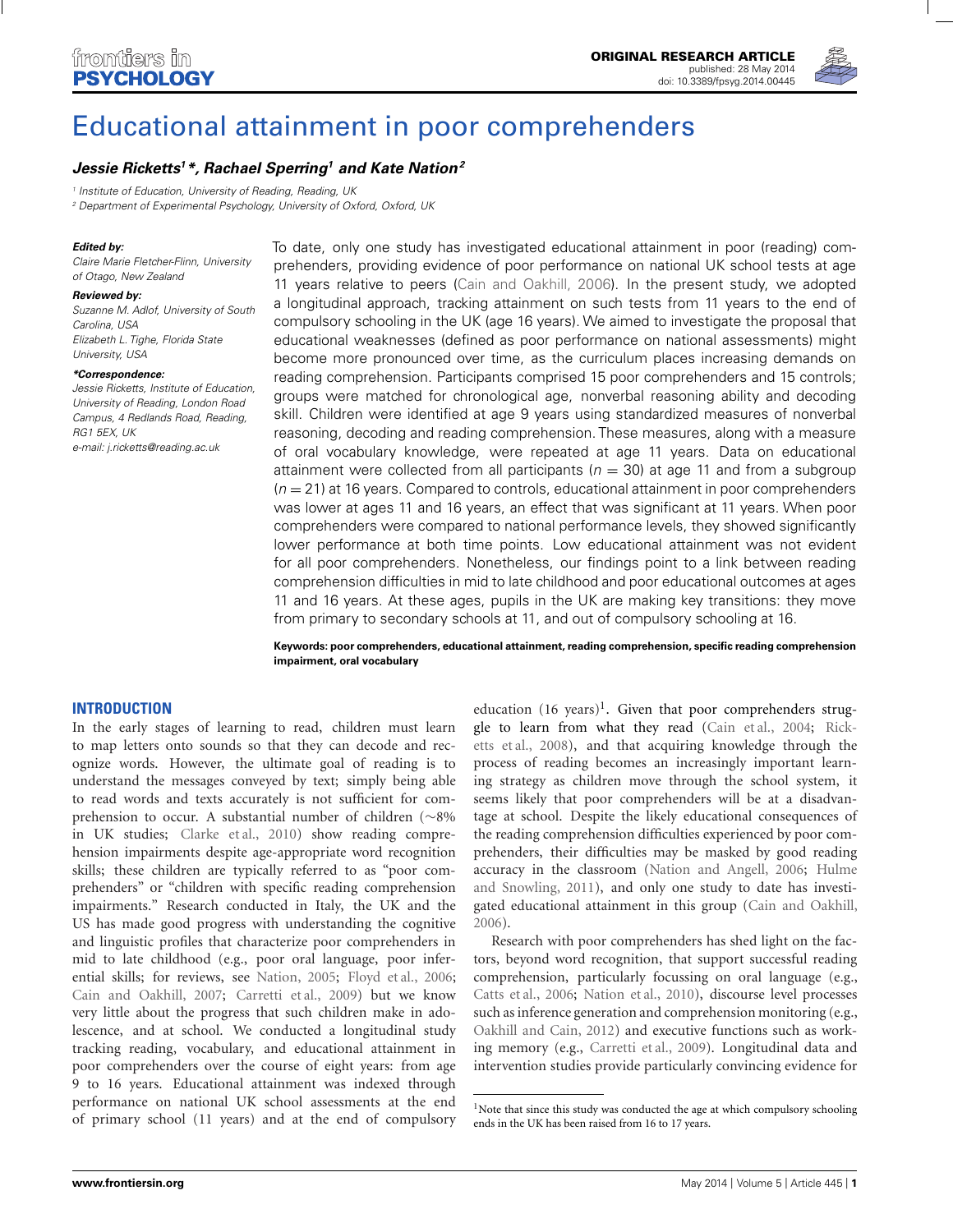causal relationships. However, there is a dearth of longitudinal and intervention research with poor comprehenders. Nonetheless, existing longitudinal studies indicate that poor oral language can be observed in poor comprehenders before their reading comprehension difficulties are identified, suggesting that oral language weaknesses precede (and therefore may cause) their reading comprehension difficulties. In a US study, [Catts et al.](#page-10-0) [\(2006](#page-10-0)) selected 57 poor comprehenders in eighth Grade (14 years) and looked retrospectively at their oral language skills in Kindergarten, second Grade and fourth Grade (age 6, 8, and 10 years, respectively). Poor comprehenders performed more poorly than typically developing readers on a language comprehension composite at each time point. In the UK, [Nation et al.](#page-11-0) [\(2010\)](#page-11-0) conducted a prospective longitudinal study, assessing oral language and reading in 242 children for the first time at age 5 years and following children over time until poor comprehenders ( $n = 15$ ) could be reliably identified at age 8 years. Again, weaknesses in oral language comprehension were detected earlier in time, when children had experienced very little reading instruction. In the only randomized controlled trial conducted with poor comprehenders to date, [Clarke et al.](#page-10-0) [\(2010\)](#page-10-0) showed significant improvements in reading comprehension scores following an oral language intervention program, concluding that oral language weaknesses play a causal role in determining the reading comprehension difficulties that are experienced by poor comprehenders (aged 8–9 years). At present however, we know very little about poor comprehenders later in development, as they transition to secondary school and beyond.

The idea that oral language skills such as vocabulary and grammar provide a foundation for successful reading comprehension is embodied by the Simple View of Reading [\(Gough and Tunmer,](#page-10-0) [1986;](#page-10-0) [Tunmer and Chapman](#page-11-0), [2012\)](#page-11-0), a key theoretical framework that has been used to conceptualize reading development and reading difficulties. On this view, word recognition and oral language comprehension are separable variables that underpin reading comprehension, and both are necessary for successful reading (reading for meaning). Substantial support for the assumptions of the Simple View derive from a wide range of empirical approaches, including longitudinal research with typically developing children (e.g., [Oakhill et al., 2003;](#page-11-0) [Muter et al.](#page-11-0), [2004\)](#page-11-0), the study of children with specific reading difficulties (e.g., [Catts et al.](#page-10-0), [2006\)](#page-10-0), behavioral genetics (e.g., [Harlaar et al.](#page-10-0)[,](#page-11-0) [2010](#page-10-0)[\)](#page-11-0) [and](#page-11-0) [factor](#page-11-0) [analysis](#page-11-0) [\(e.g.,](#page-11-0) Tunmer and Chapman, [2012](#page-11-0)). Despite its wide use in reading research, the Simple View is not without its critics. Notable are arguments that the word recognition and oral language comprehension components of the Simple View are poorly specified, that they are not entirely independent, and that reading comprehension involves more than just these components (e.g., [Kirby and Savage, 2008;](#page-11-0) [Ouellette and Beers, 2010](#page-11-0); [Tunmer and Chapman, 2012;](#page-11-0) Ricketts et al., [2013\)](#page-11-0).

The relationship between oral language and reading is reciprocal, with reading activities providing important opportunities for growth in aspects of oral language such as vocabulary knowledge (e.g., [Nagy et al.](#page-11-0), [1985](#page-11-0)). Importantly, the extent to which children learn new words while reading will depend on their reading proficiency (e.g., [Ricketts et al., 2011](#page-11-0)). Poor comprehenders show particular difficulty learning and retaining the meanings of novel words from context [\(Cain et al.](#page-10-0), [2003](#page-10-0), [2004](#page-10-0); [Ricketts et al.,](#page-11-0) [2008](#page-11-0)), suggesting that slowed growth in vocabulary (Matthew effects) is a possibility in this group. As mentioned above, few studies have tracked development in poor comprehenders (for a summary of existing studies, see [Elwér et al., 2013](#page-10-0)). Nonetheless, the longitudinal work of [Cain and Oakhill](#page-10-0) [\(2011](#page-10-0)) lends support to the hypothesis that poor comprehenders show Matthew effects for vocabulary. Matthew effects refer to the widening of gaps between low and high achievers over time [\(Stanovich,](#page-11-0) [1986](#page-11-0)). [Cain and Oakhill](#page-10-0) [\(2011\)](#page-10-0) assessed reading and receptive vocabulary in 17 poor comprehenders and 14 good comprehenders at ages 8 and 11 years. Using [Scarborough and Parker'](#page-11-0)s [\(2003\)](#page-11-0) AN[OVA approach for detecting Matthew effects,](#page-10-0) Cain and Oakhill [\(2011\)](#page-10-0) demonstrated slowed receptive vocabulary growth in poor relative to good comprehenders. In contrast, differences between groups were relatively constant over time for reading comprehension, indicating persistent reading comprehension i[mpairments](#page-10-0) [in](#page-10-0) [the](#page-10-0) [poor](#page-10-0) [comprehenders](#page-10-0) [\(see](#page-10-0) [also](#page-10-0) Cain and Oakhill, [2006\)](#page-10-0).

Reading for meaning provides not only important opportunities for the acquisition of vocabulary and other aspects of language, but alsofor learning more generally. As mentioned above, it is likely that reading comprehension impairments will be associated with poor educational outcomes and yet only one UK-based study has explored educational attainment in poor comprehenders. In the UK, children complete national School Assessment Tests (SAT-UK) tests at 11 years, just before they transition from primary to secondary school. Currently, SAT-UK tests focus on English and maths curriculum subjects, but in the past science was also examined. [Cain and Oakhill](#page-10-0) [\(2006](#page-10-0)) reported data from SAT-UK tests for 16 poor comprehenders and 17 good comprehenders who had been identified 3 years earlier (age 8 years) from UK primary schools. [Cain and Oakhill](#page-10-0) [\(2011](#page-10-0)) found that group means for poor and good comprehender groups were in line with government targets (a level 4). However, the good comprehender group obtained a significantly higher mean score than the poor comprehender group on English, maths, and science SAT-UK tests. Thus, [Cain and Oakhill'](#page-10-0)s [\(2011](#page-10-0)) study indicates that, on average, poor comprehenders attain at an age-appropriate level at age 11 years. However, they are at a disadvantage in comparison to peers without a history of reading comprehension difficulty.

The primary aim of the present study was to investigate educational attainment in poor comprehenders. To this aim, we collected longitudinal data over a period of 8 years, identifying poor comprehenders and age-matched controls without reading comprehension difficulties at age 9 years, and recording their performance in national UK school assessments at the end of primary school (SAT-UK tests at 11 years) and at the end of compulsory education (16 years). At 16 years, pupils in the UK sit General Certificate of Secondary Education (GCSE) tests and equivalents; the present study investigates GCSE attainment in poor comprehenders for the first time (for studies on GCSE performance of children with a history of primary language impairment, see [Snowling et al., 2001](#page-11-0); [Dockrell et al., 2011\)](#page-10-0). Both SAT-UK and GCSEs are described in more detail later in this paper. Based on [Cain and Oakhill](#page-10-0) [\(2006](#page-10-0)), we anticipated that as a group, poor comprehenders' SAT-UK attainment would be in line with national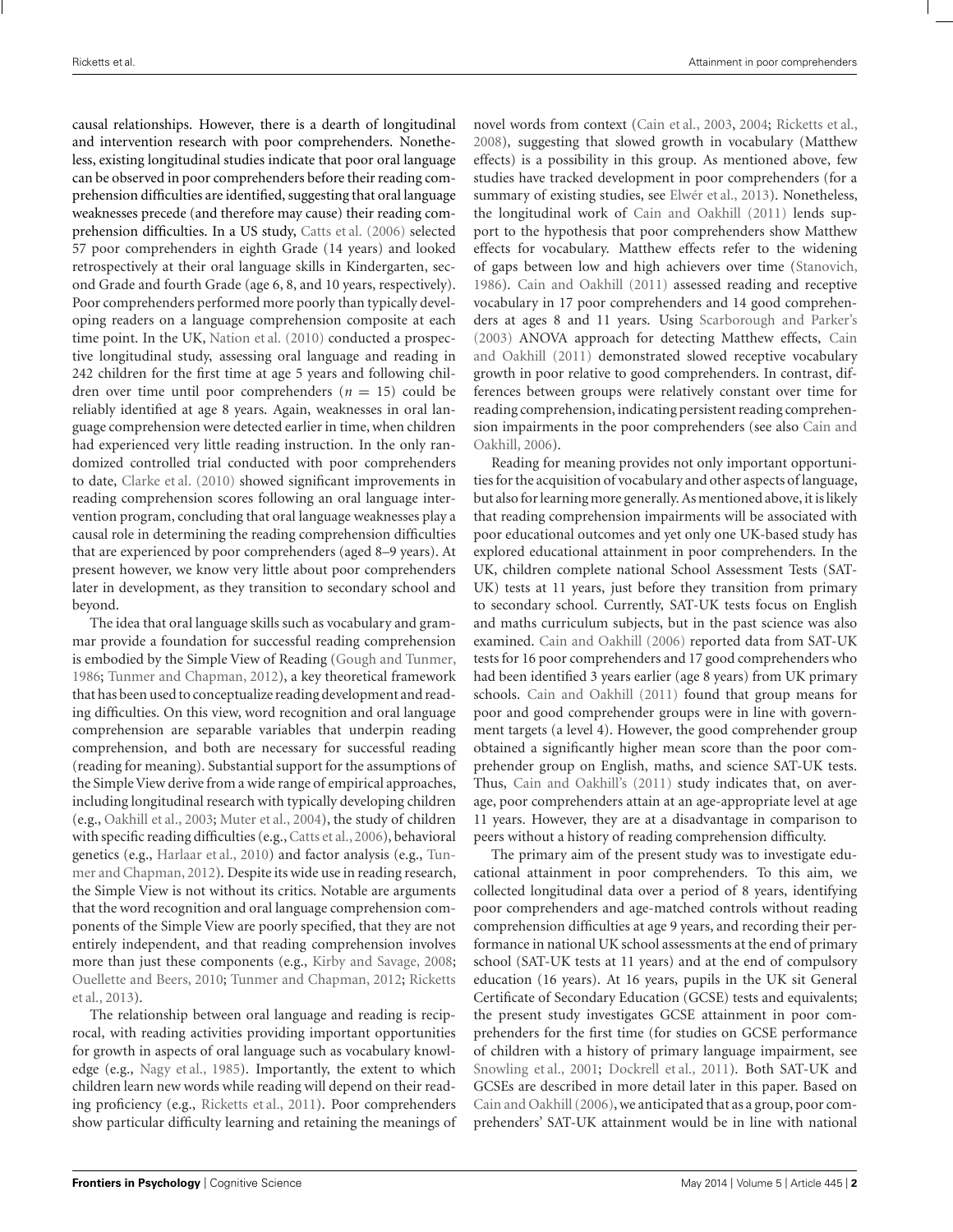norms but that poor comprehenders would perform more poorly than controls.

We sought to build on [Cain and Oakhill'](#page-10-0)s [\(2006\)](#page-10-0) study in two ways. First, [Cain and Oakhill](#page-10-0) [\(2011](#page-10-0)) did not report individual scores on SAT-UK tests. Given the heterogeneous nature of poor comprehender groups [\(Nation et al., 2002](#page-11-0); [Cain and Oakhill](#page-10-0), [2006;](#page-10-0) [Floyd et al.](#page-10-0), [2006\)](#page-10-0), we sought to examine individual profiles to ascertain whether there are poor comprehenders who are attaining below national expectations as they transition from the primary school curriculum to its more demanding secondary counterpart. Second, we collected data on national assessments at the end of compulsory schooling in the UK to investigate longer term educational outcomes for children who had been identified as poor comprehenders in middle childhood. We anticipated that as the curriculum places greater demands on reading comprehension, group differences in attainment might become more pronounced and that later in the educational system poor comprehenders might show evidence of falling behind government targets.

Measures of reading comprehension and expressive oral vocabulary were administered at ages 9 and 11 years. Therefore, in addition to exploring educational progress, we sought to replicate studies showing that the reading comprehension difficulties experienced [by poor comprehenders are persistent over time \(](#page-10-0)Cain and Oakhill, [2006,](#page-10-0) [2011\)](#page-10-0) and to investigate oral vocabulary development in this group. Given evidence for poor vocabulary learning [\(Cain et al.](#page-10-0), [2003](#page-10-0), [2004;](#page-10-0) [Nation et al.](#page-11-0), [2007](#page-11-0); [Ricketts et al.](#page-11-0), [2008](#page-11-0)) and slowed receptive vocabulary development in poor comprehenders [\(Cain and Oakhill](#page-10-0), [2011\)](#page-10-0), we expected to see Matthew effects for vocabulary.

To our knowledge, the present study is the first of its kind, tracking development in poor comprehenders over a particularly long timeframe: from identification at age 9 years to adolescence (16 years). By considering reading and vocabulary at 9 years (Time 1) and 11 years (Time 2), and attainment as measured by UK national school assessments at 11 years (Time 2) and 16 years (Time 3), we sought to address the following key research questions:

- 1. Do poor comprehenders show low educational attainment at ages 11 and 16 years compared to controls (typically developing readers) matched for age, nonverbal reasoning, and decoding (nonword reading)?
- 2. Do poor comprehenders show poor educational attainment at ages 11 and 16 years as compared to the attainment of pupils nationally in the UK?
- 3. Are the reading comprehension difficulties experienced by poor comprehenders stable over time?
- 4. Do poor comprehenders show Matthew effects for vocabulary (i.e., slowed growth)?

#### **MATERIALS AND METHODS PARTICIPANTS**

Participants were 15 poor comprehenders and 15 controls drawn from a sample of 81 children who were attending mainstream schools that serve socially mixed catchment areas in the UK. None of the larger sample of 81 children spoke English as an additional language or had any recognized special educational need. Participants for each group were selected according to the following criteria. Poor comprehenders obtained reading comprehension standard scores of at least one standard deviation below the test mean (≤85) and controls' scores were well into the average range or above (>95). Groups were matched for chronological age, nonverbal reasoning ability and decoding (nonword reading) skill, with all children performing within the average range (or above) on nonverbal reasoning and decoding tasks. Groups were also matched for gender, with 11 girls and 4 boys in each group. Details of all measures are included below and performance of both groups is summarized in [Table 1](#page-4-0). Ethical approval for the study was obtained from the University of Oxford (Time 1 and Time 2) and University of Reading (Time 3) Research Ethics Committees.

#### **MATERIALS AND PROCEDURE**

Poor comprehenders and controls were identified at Time 1 using the standardized measures of nonverbal reasoning, decoding, and reading comprehension outlined below. These measures, along with a measure of oral vocabulary knowledge, were repeated at Time 2, approximately 2 years later (*M* time difference = 2.08 years,  $SD = 0.12$ , range: 1.83–2.29). Note that participants completed other tasks in between these two testing points, which are reported elsewhere [\(Ricketts et al., 2007](#page-11-0), [2008](#page-11-0)). All standardized measures were administered according to manual instructions. Data on educational attainment were collected at the end of primary school (Time 2) and approximately 5 years later at the end of compulsory education (Time 3).

#### *Nonverbal reasoning*

Nonverbal reasoning was measured using the Matrix Reasoning subtest of the Wechsler Abbreviated Scale of Intelligence (WASI; [Wechsler](#page-11-0), [1999](#page-11-0)). This subtest assesses nonverbal reasoning using a pattern completion task in which participants are provided with a pattern that has a piece missing; their task is to select the missing piece from an array of five. WASI subtests yield a *t*-score (*M* = 50,  $SD = 10$ ; for comparison with other measures, this was transformed into a standard score ( $M = 100$ ,  $SD = 15$ ). The WASI provides norms for individuals aged 6–89 years, and high internal consistency (split half reliability) is reported in the manual  $(r = 0.86 - 0.96,$  depending on age group).

#### *Oral vocabulary*

Oral vocabulary knowledge was measured using the Vocabulary subtest of the WASI [\(Wechsler](#page-11-0), [1999\)](#page-11-0). This is a measure of expressive vocabulary in which children are asked to verbally define words. Scores capture both depth and breadth of word knowledge, indexing the incremental nature of oral vocabulary knowledge. WASI subtests yield a *t*-score ( $M = 50$ ,  $SD = 10$ ); for comparison with other measures, this was transformed into a standard score  $(M = 100, SD = 15)$ . The WASI provides norms for individuals aged 6–89 years, and high internal consistency (split half reliability) is reported in the manual ( $r = 0.86{\text -}0.93$ , depending on age group).

#### *Decoding*

Decoding (nonword reading) was assessed using the phonemic decoding efficiency (PDE) subtest of the test of word reading efficiency (TOWRE; [Torgesen et al.](#page-11-0), [1999](#page-11-0)). In this test, children are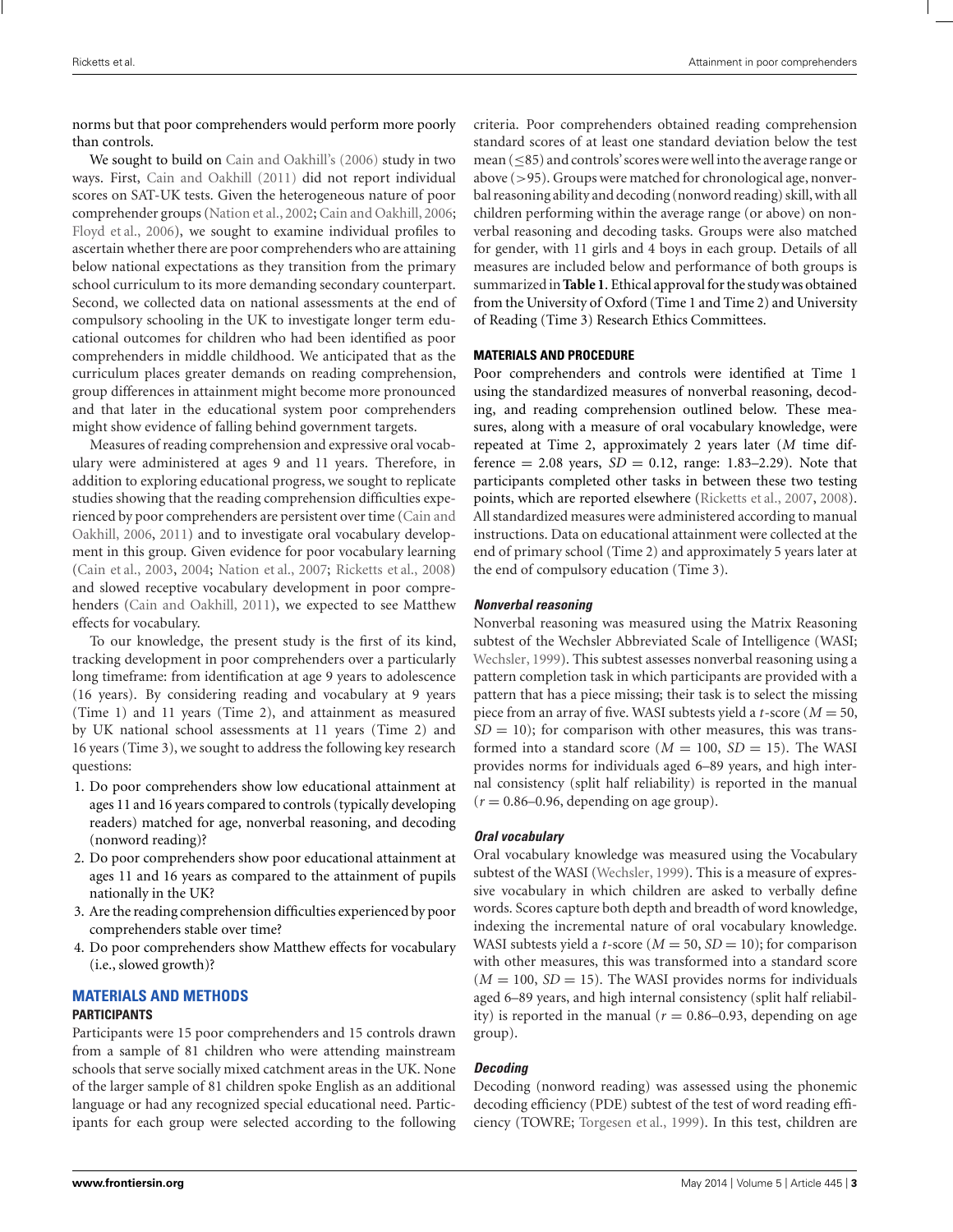| Time point/measure                 | Poor comprehenders ( $n = 15$ ) |       | Controls ( $n = 15$ ) |           | <b>Group comparisons</b> |                  |           |
|------------------------------------|---------------------------------|-------|-----------------------|-----------|--------------------------|------------------|-----------|
|                                    | M                               | SD    | M                     | <b>SD</b> | F                        | $\boldsymbol{p}$ | Cohen's d |
| <b>Time 1 selection</b>            |                                 |       |                       |           |                          |                  |           |
| Chronological age <sup>1</sup>     | 9.21                            | 0.30  | 9.26                  | 0.28      | 0.22                     | 0.64             | 0.17      |
| Nonverbal reasoning <sup>2</sup>   | 103.50                          | 7.54  | 103.50                | 6.43      | 0.00                     | 1.00             | 0.00      |
| Decoding <sup>2</sup>              | 107.67                          | 13.11 | 108.27                | 9.68      | 0.02                     | 0.88             | 0.05      |
| Reading comprehension <sup>2</sup> | 81.93                           | 2.69  | 103.13                | 4.88      | 217.14                   | < 0.001          | 5.60      |
| Time 2 follow up                   |                                 |       |                       |           |                          |                  |           |
| Chronological age <sup>1</sup>     | 11.30                           | 0.31  | 11.34                 | 0.32      | 0.14                     | 0.71             | 0.12      |
| Nonverbal reasoning <sup>2</sup>   | 101.90                          | 6.98  | 103.50                | 8.63      | 0.31                     | 0.58             | 0.20      |
| Decoding <sup>2</sup>              | 106.40                          | 14.94 | 107.27                | 10.66     | 0.03                     | 0.86             | 0.07      |
| Reading comprehension <sup>2</sup> | 83.60                           | 4.44  | 95.87                 | 7.57      | 29.33                    | < 0.001          | 2.04      |
| Oral vocabulary                    |                                 |       |                       |           |                          |                  |           |
| Time $12$                          | 89.20                           | 13.63 | 110.00                | 8.09      | 25.82                    | < 0.001          | 1.92      |
| Time $2^2$                         | 91.50                           | 11.31 | 109.50                | 6.12      | 29.40                    | < 0.001          | 2.07      |

<span id="page-4-0"></span>

 $1$ Years;  $2$  Standard scores (M = 100, SD = 15).

asked to read a list of nonwords of increasing length and difficulty as quickly as they can. Efficiency is indexed by the number of nonwords decoded correctly in 45 s. The TOWRE produces standard scores ( $M = 100$ ,  $SD = 15$ ). The test provides norms for individuals aged 6–24 years, and its manual indicates a high level of test/re-test reliability ( $r = 0.89 - 0.91$ , depending on age group).

#### *Reading comprehension*

Reading comprehension was assessed using the Neale Analysis of Reading Ability-II (NARA-II; [Neale, 1997\)](#page-11-0). In the NARA-II children read aloud passages of connected text and then answer comprehension questions relating to each passage. Some questions can be answered with reference to verbatim memory while ot[hers require inferences to be made \(](#page-10-0)Bowyer-Crane and Snowling, [2005](#page-10-0)). The NARA-II comprises two parallel forms; children completed Form 1 at Time 1 and Form 2 at Time 2 to avoid practice effects. The NARA-II produces standard scores  $(M = 100,$  $SD = 15$ ) for reading comprehension. The test provides norms for children aged 6–12 years, and shows high internal consistency (Cronbach's  $\alpha = 0.93-0.95$ , depending on age group). The manual reports high correlations between comprehension scores on the two parallel forms ( $r = 0.82$ ).

#### *Educational attainment*

In England, pupils sit national school assessments at the end of primary school at age 11 years (SAT-UK tests) and at the end of compulsory education at age 16 years (GCSEs or qualifications at an equivalent level). At Time 2, participants were in the final year of primary school and at the end of this year schools were contacted to obtain SAT-UK test results. Schools provided the level (from 2 to 5) at which all pupils ( $n = 30$ ) were performing in English, maths, and science subjects (note that pupils no longer sit SAT-UK tests for science). English results can be further decomposed into separate scores for reading and writing. Given the reading difficulties observed in the poor comprehenders, reading and writing scores were considered separately. Maths and science scores were considered to aid comparison with an earlier study [\(Cain and Oakhill,](#page-10-0) [2006](#page-10-0)). UK government targets stipulate that in order to be "secondary ready" (have the requisite knowledge and skill to manage the secondary curriculum) pupils should be operating at level 4 or above at the end of primary school. The UK government publishes data each year indicating h[ow](#page-11-0) [many](#page-11-0) [children](#page-11-0) [meet](#page-11-0) [this](#page-11-0) [target](#page-11-0) [\(](#page-11-0)UK Department for Education, [2012a\)](#page-11-0). Not all pupils obtain a level 4 in each subject but the majority do; thus, a level 4 does not represent the average, instead, most children are expected to reach this level.

At Time 3, GCSE (or equivalent) results were obtained via the following process. Some primary schools provided information about secondary school destinations at Time 2. For the remaining participants, primary schools were contacted and asked to provide details of secondary school destinations. The secondary schools that consented to take part in the study distributed information sheets and consent forms to participants and, on the basis of informed consent, released GCSE results to the research team. This process yielded GCSE data for 20/30 participants. One secondary school and one participant did not consent to take part. For some of the remaining participants, home addresses had been provided by parents at Time 1 (but this was not compulsory for inclusion in the study). Where possible, participants for whom GCSE data had not been obtained from schools were contacted directly by post. This resulted in one participant sending information about GCSE results independently. Thus, GCSE results were available for 21/30 participants.

GCSE-level qualifications can be acquired for a wide range of curriculum subjects, including the SAT-UK subjects (English,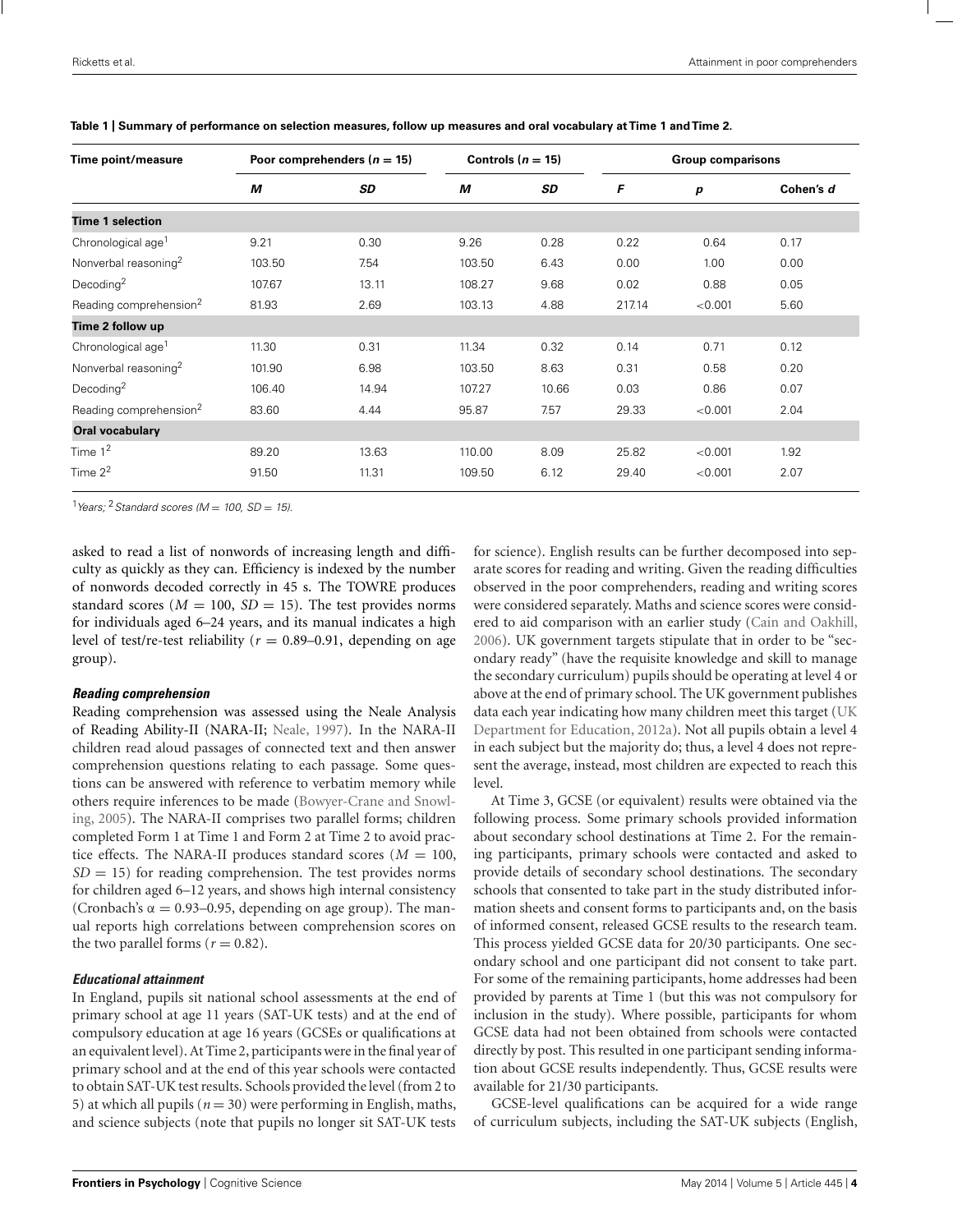maths, science) as well as other subjects (e.g., foreign languages, history, geography, art). Pupils and schools work together to choose the number of qualifications a pupil undertakes and which subjects they study at this level. When GCSEs (or equivalents) are marked, grades are given (A∗, A, B–G) that correspond to points (16–58, e.g.,  $A^* = 58$ ,  $A = 52$ ,  $B = 46$ ,  $C = 40$ ). Grades fall into two levels, level 2 relates to grades  $A<sup>*</sup>$ –C, and level 1 to grades D–G. Grades and points determine, to some extent, post-16 destinations (further education, apprenticeships, employment opportunities, etc.). When the government reports on attainment for pupils in England at the end of compulsory education, two key variables of interest are whether children obtained five GCSEs (or equivalent) at level 2 (i.e., with grades between A\* and C) and whether they have made "expected progress" since taking SAT-UK tests. Expected progress is only recorded for subjects taken at both SAT-UK level (now English, maths) and GCSE (English and maths are compulsory); within each subject this reflects a pupil obtaining a level 3, 4, or 5 at SAT-UK and then at least D, C, or B at GCSE, respectively. The UK government publishes data each year indicating ho[w](#page-11-0) [many](#page-11-0) [children](#page-11-0) [meet](#page-11-0) [these](#page-11-0) [targets](#page-11-0) [\(](#page-11-0)UK Department for Education, [2012b\)](#page-11-0).

#### **RESULTS**

#### **READING AND VOCABULARY AT TIME 1 AND TIME 2**

**[Table 1](#page-4-0)** summarizes age and performance (standard scores) on nonverbal reasoning, decoding, and reading comprehension measures at Time 1 (selection measures) and Time 2 as well as performance on an oral vocabulary measure at Time 1 and Time 2. **[Table 1](#page-4-0)** also includes details of group comparisons (one-way ANOVA) for each variable. In line with selection and matching procedures, groups were closely matched for age, nonverbal reasoning and decoding at Time 1. This close correspondence between the two groups was maintained at Time 2. Groups differed on reading comprehension and oral vocabulary measures at Time 1 and Time 2, with large effect sizes observed (all Cohen's  $d > 2$ ).

To investigate Matthew effects, data on reading comprehension and oral vocabulary were analyzed using a series of  $2 \times 2$ ANOVAs; in each, group (poor comprehenders vs. controls) was included as an independent samples factor and time (Time 1 vs. Time 2) as a repeated samples factor. Both raw scores and standard scores for each variable (reading comprehension, vocabulary) were analyzed to probe changes in absolute score (number of comprehension questions correct, knowledge of vocabulary items) as well as norm-referenced scores (cf. Scarborough and Parker, 2003[;](#page-10-0) Cain and Oakhill, [2011\)](#page-10-0). Mean raw scores on reading comprehension and oral vocabulary tasks are depicted in **[Figures 1A,C](#page-6-0)**, respectively; mean standard scores appear in **[Table 1](#page-4-0)** but are replicated in **[Figures 1B,D](#page-6-0)** for ease of comparison.

When reading comprehension raw score (max  $= 44$ ) was the dependent variable (**[Figure 1A](#page-6-0)**), the main effect of group was significant,  $F(1,28) = 86.98$ ,  $p < 0.001$ ,  $\eta_p^2 = 0.76$ , with controls outperforming poor comprehenders, as was the main effect of time,  $F(1,28) = 71.88$ ,  $p < 0.001$ ,  $\eta_p^2 = 0.72$ , with higher performance at Time 2. These main effects were qualified by a significant group x time interaction,  $F(1,28) = 17.75$ ,  $p < 0.001$ ,  $\eta_p^2 = 0.39$ . Tests of simple effects with Bonferroni correction revealed that both groups showed a significant increase in raw score over time, but the poor comprehender group showed greater improvement. There were significant group differences in raw score at both time points but this was more marked at Time 1. When reading comprehension standard score was the dependent variable (**[Figure 1B](#page-6-0)**) the main effects of group,  $F(1,28) = 105.01$ ,  $p < 0.001$ ,  $\eta_p^2 = 0.79$ , and time,  $F(1,28) = 8.40, p < 0.01, \eta_p^2 = 0.23$ , were also significant. Again, main effects were qualified by a significant group  $\times$  time interaction,  $F(1,28) = 21.37$ ,  $p < 0.001$ ,  $\eta_p^2 = 0.43$ . Tests of simple effects with Bonferroni correction revealed that for the control group there was a significant decrease in the mean reading comprehension standard scores between Time 1 and Time 2, indicating that for this group reading comprehension performance was not developing in line with cross-sectional data from the test's normative sample. As would be expected from the test norms, means were stable across time (did not change significantly) for the poor comprehender group.

In line with our aim to consider development at the individual level, changes in individual reading comprehension scores are depicted in **[Figure 2A](#page-7-0)** for reference. At Time 2, eight of the 15 poor comprehenders (53%) obtained reading comprehension standard scores that were at least one standard deviation below the test mean; all of these children still met the strict identification criteria adopted at Time 1 (see above). The remaining seven poor comprehenders obtained reading comprehension standard scores that were slightly greater than 85. At Time 2, most poor comprehenders still showed the large discrepancy between advanced decoding and lower reading comprehension that characterizes the poor comprehender profile (*M* discrepancy = 22.80, *SD* = 16.25). One participant in the control group also met poor comprehender criteria at Time 2.

[Figures 1C,D](#page-6-0) shows mean oral vocabulary raw scores  $(max = 80)$  and standard scores for poor comprehenders and controls at Time 1 and Time 2. The  $2 \times 2$  ANOVA with oral vocabulary raw score as the dependent variable revealed significant main effects of group,  $F(1,28) = 31.04$ ,  $p < 0.001$ ,  $\eta_p^2 = 0.53$ , and time,  $F(1,28) = 113.65$ ,  $p < 0.001$ ,  $n_p^2 = 0.80$ , with controls outperforming poor comprehenders and higher performance at Time 2 than Time 1. The group  $\times$  time interaction was not significant,  $F(1,28) = 0.68$ ,  $p = 0.42$ ,  $\eta_p^2 = 0.02$ , consistent with the parallel lines in **[Figure 1](#page-6-0)**. With oral vocabulary standard score as the dependent variable, again there was a significant main effect of group,  $F(1,28) = 34.14$ ,  $p < 0.001$ ,  $\eta_p^2 = 0.55$ , but the main effect time,  $F(1,28) = 0.28$ ,  $p = 0.60$ ,  $\eta_p^2 = 0.01$ , and group  $\times$  time interaction,  $F(1,28) = 0.68$ ,  $p = 0.42$ ,  $\eta_p^2 = 0.02$ , were not significant. Changes in individual vocabulary scores are depicted in **[Figure 2B](#page-7-0)**.

#### **EDUCATIONAL ATTAINMENT AT 11 YEARS (TIME 2)**

Government targets stipulate that children should be performing at or above level 4 in SAT-UK tests upon leaving primary education. In order to explore whether poor comprehenders show poor educational attainment at this point, the percentage of children in this group obtaining a level 4 across reading, writing, science and maths tests was compared to (1) the control group, and (2) national data. National data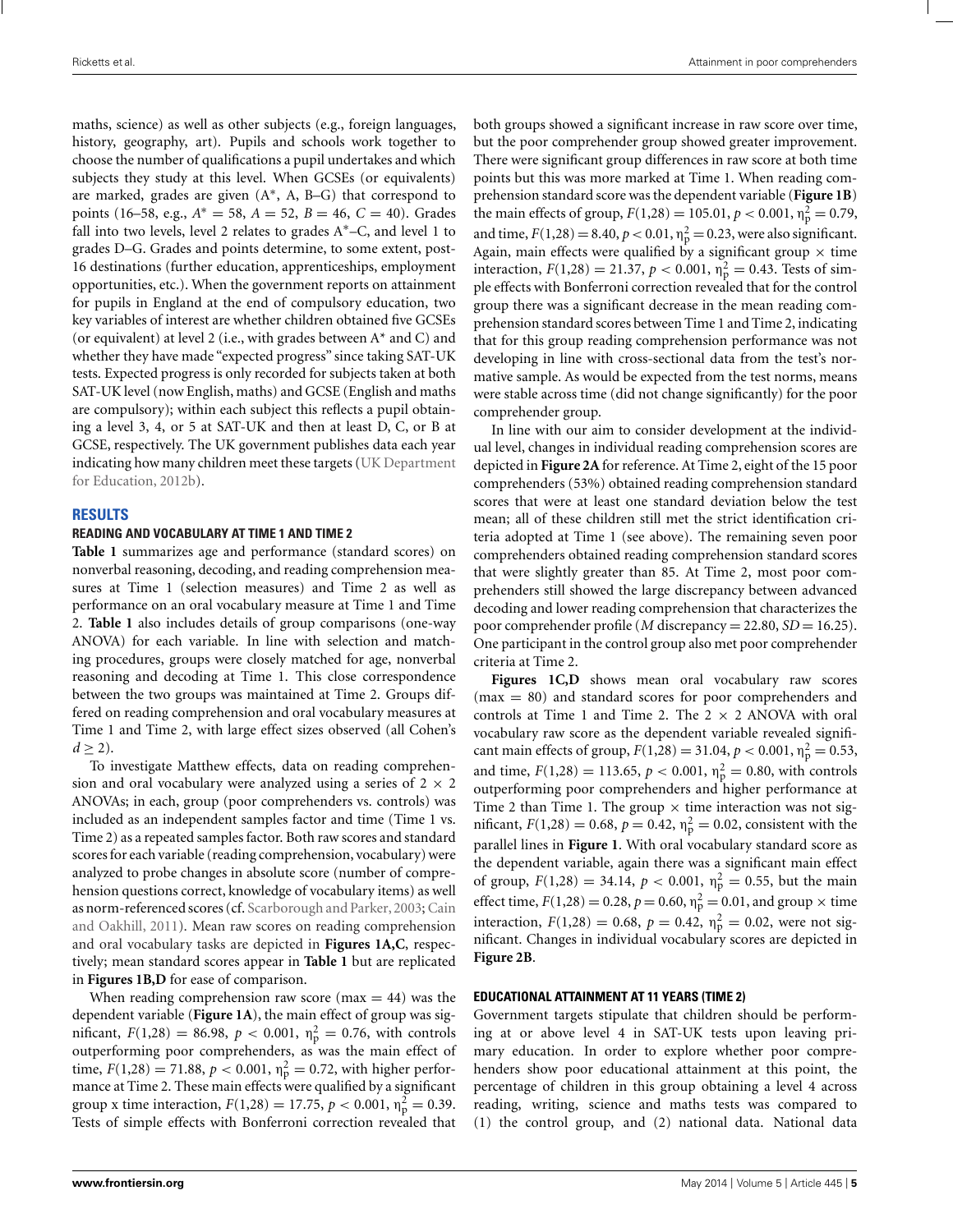<span id="page-6-0"></span>

**standard scores (D) for poor comprehenders (solid line) and controls (broken line) at Time 1 and Time 2.**

[\(UK Department for Education, 2012a](#page-11-0)) refer to children in England completing SAT-UK tests during the same year in which the present participants completed these tests (total  $n \approx 584,500$ ). **[Figure 3](#page-8-0)** illustrates the percentage of children in the poor comprehender group, control group and nationally who achieved a level 4 or above in reading (10 poor comprehenders: 67%, 15 controls: 100%, national data: 84%), writing (9 poor comprehenders: 60%, 15 controls: 100%, national data: 67%), science (12 poor comprehenders: 80%, 15 controls: 100%, national data: 88%), and maths (11 poor comprehenders: 73%, 12 controls: 80%, national data: 77%).

All participants in the control group performed at or above a level 4 in reading, writing, and science (but not maths). In each subject however, a lower number of poor comprehenders achieved a level 4 or above in comparison to controls, and this difference was most marked for the reading and writing tests. Fisher's exact tests (all 2-tailed) showed that there was a significant association between comprehension group (poor comprehenders vs. controls) and attainment (below level 4 vs. level 4 or higher) for reading  $(p = 0.04)$  and writing ( $p = 0.02$ ), but not for science ( $p = 0.22$ ) or maths ( $p = 1.00$ ). When comparing the poor comprehender group to national data, a lower percentage of poor comprehenders achieved a level 4 or above across all subjects; Fisher's exact tests revealed that the association between group (poor comprehender vs. national) and attainment (below level 4 vs. level 4 or higher) was significant for reading ( $p = 0.01$ ) but not writing ( $p = 0.39$ ), science ( $p = 0.17$ ) or maths ( $p = 0.50$ ). Finally, a higher percentage of the control group achieved a level 4 or above in comparison to the national data; Fisher's exact tests revealed that the association between group (control vs. national) and attainment (below level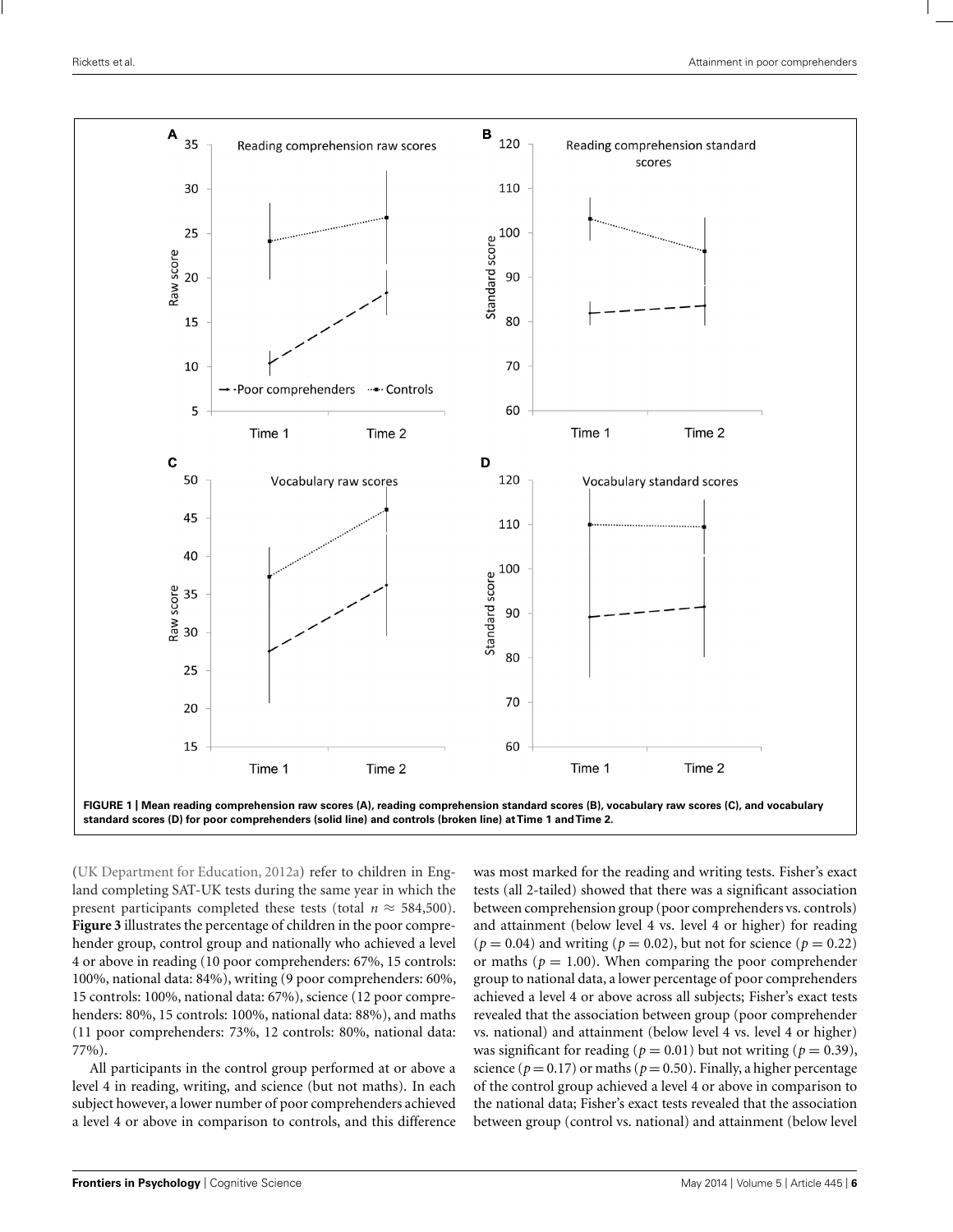<span id="page-7-0"></span>

4 vs. level 4 or higher) was significant for writing ( $p = 0.02$ ) but not reading ( $p = 0.38$ ), science ( $p = 0.38$ ) or maths ( $p = 0.74$ ).

#### **EDUCATIONAL ATTAINMENT AT 16 YEARS (TIME 3)**

As mentioned above, data on educational attainment at 16 years were only available for 21 of the 30 participants. One-way ANOVA and Fisher's exact tests were conducted as appropriate, confirming that there were no systematic differences between those participants who were retained within the sample and those who were not on age, gender, nonverbal reasoning, reading, vocabulary and SAT-UK performance (all *p*s > 0.05). **[Table 2](#page-8-0)** summarizes means and standard deviations for poor comprehender and control groups on GCSE exams (or equivalent), which occur at the end of compulsory schooling in the UK. **[Table 2](#page-8-0)** indicates the total number

of qualifications taken, total points obtained and average points obtained. To mirror the SAT-UK test scores reported above, we also present average points obtained in English, maths, and science subjects (note that a maths points score was not available for one participant in the poor comprehender group). Compared to the controls, there were clear trends for the poor comprehenders to take fewer subjects at GCSE, obtain fewer points overall and perform less well on English. However, these group differences did not reach statistical significance (although effect sizes were small to moderate, see **[Table 2](#page-8-0)**).

In a final set of analyses, we considered two key government targets (for details, see Materials and Methods section above). When the government report on attainment at the end of compulsory education, key indices are whether children obtain five or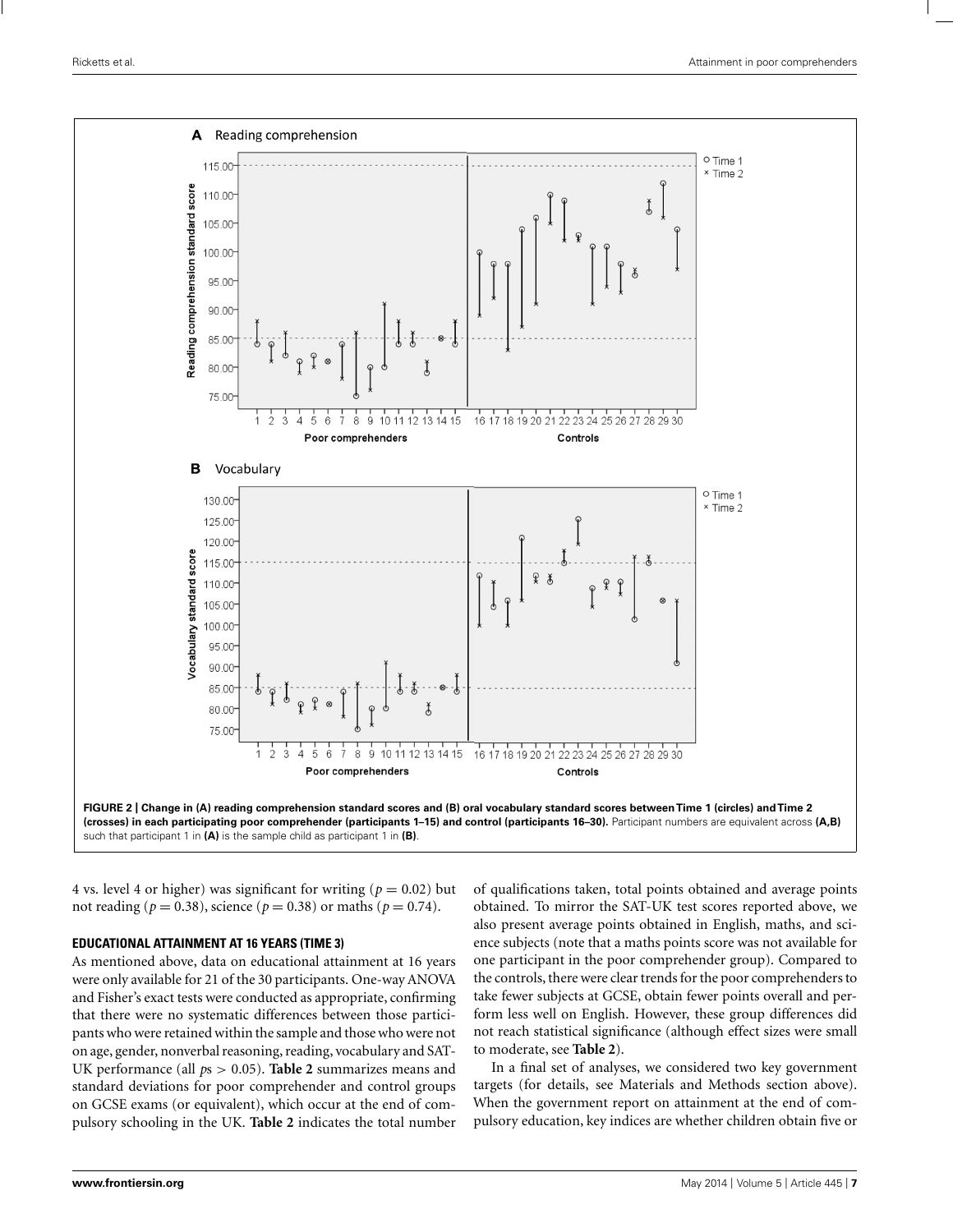<span id="page-8-0"></span>

and controls.

**Table 2 | Summary of education outcomes at Time 3 (age 16 years).**

| <b>Measure</b>                    | Poor comprehenders $(n = 11)$ |           | Controls $(n = 10)$ |        | <b>Group comparisons</b> |      |           |
|-----------------------------------|-------------------------------|-----------|---------------------|--------|--------------------------|------|-----------|
|                                   | М                             | <b>SD</b> | M                   | SD     | F                        | p    | Cohen's d |
| Number of qualifications          | 7.95                          | 2.77      | 9.35                | 2.21   | 1.61                     | 0.22 | 0.56      |
| Total points                      | 362.73                        | 186.66    | 406.90              | 151.88 | 0.35                     | 0.56 | 0.26      |
| Average points                    | 44.66                         | 14.21     | 42.73               | 12.22  | 0.11                     | 0.74 | 0.15      |
| Average English points            | 37.82                         | 8.81      | 41.40               | 16.84  | 0.38                     | 0.54 | 0.28      |
| Average Science points            | 41.11                         | 12.11     | 42.70               | 9.79   | 0.11                     | 0.75 | 0.15      |
| Average Maths points <sup>1</sup> | 40.87                         | 13.64     | 41.27               | 14.78  | 0.00                     | 0.95 | 0.03      |

 $^1$  One participant in the poor comprehender group did not obtain a GCSE maths score therefore the mean for the poor comprehender group is based on 10 participants only.

more GCSEs (or equivalent) at level 2, and whether they make "expected progress" between SAT-UK and GCSE examinations in English and maths. In our sample, 6/11 children in the poor comprehender group (55%) achieved five or more level 2 grades (or equivalent), compared to 7/10 children in the control group (70%). A Fisher's exact test revealed that there was no significant association between comprehension group (poor comprehenders vs. controls) and whether or not participants achieved five or more level 2 grades ( $p = 0.66$ ). We then compared the percentage of pupils in each comprehension group who obtained five or more level 2 GCSE grades (or equivalent) to the national percentage of pupils in England (83%; total  $n \approx 561,300$ ) for the same calendar year [\(UK Department for Education](#page-11-0), [2012b](#page-11-0)). For the comparison with the poor comprehender group, the Fisher's exact test indicated that there was a significant association between group (poor comprehender vs. national) and attainment (five level 2 vs. not;  $p = 0.03$ ). For the comparison between the controls and national data, this association was not significant  $(p = 0.39)$ .

By ascertaining whether children made expected progress, it is possible to tap into the relationship between SAT-UK and GCSE performance. In English, 7/11 poor comprehenders (64%) and 7/10 controls (70%) made expected progress; in maths, 7/10 poor comprehenders (70%, one poor comprehender did not take maths GCSE) and 7/10 controls made expected progress. The same seven controls made expected progress across English and maths subjects. For poor comprehenders, there was almost complete overlap across subjects, with the exception of one poor comprehender making expected progress in English and not taking a maths GCSE (it is unclear why as English, maths and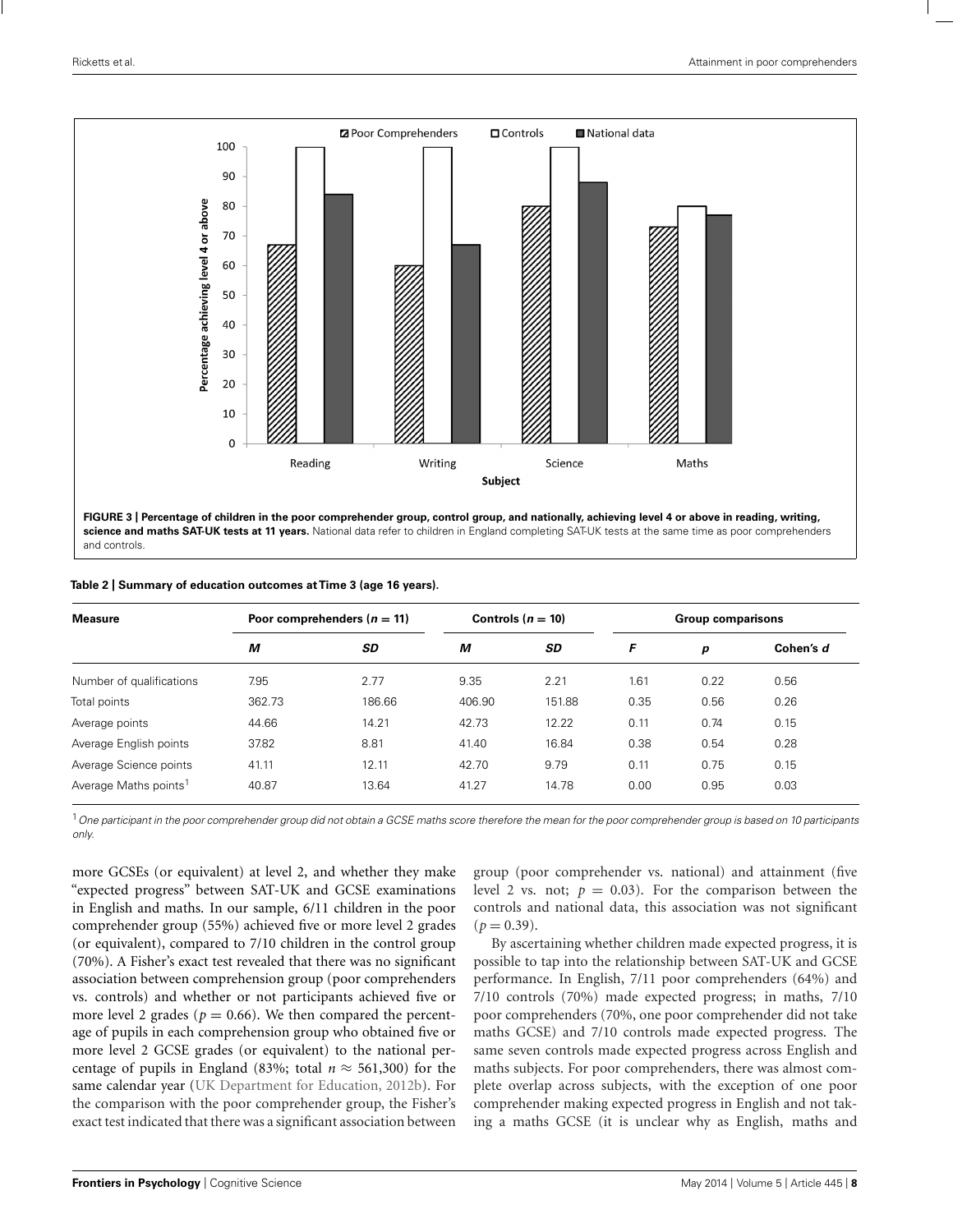science are compulsory), and another poor comprehender making expected progress in maths but not English. A Fisher's exact test revealed that there was no significant association between comprehension group (poor comprehenders vs. controls) and whether or not participants made expected progress for English  $(p = 1.00)$  or maths  $(p = 1.00)$ . When these groups were compared to the number of pupils nationally who made expected progress in English (69%; total  $n \approx 522,782$ ) and maths (70%;  $n \approx 522,709$  over the same time frame, there were no significant associations for either poor comprehender (English:  $p = 0.75$ ; maths:  $p = 1.00$ ) or control (English:  $p = 1.00$ ; maths:  $p = 1.00$ ) groups.

#### **DISCUSSION**

Despite a wealth of research investigating cognitive and linguistic skills in poor comprehenders in Italy, the UK and the US (e.g., [Catts et al., 2006;](#page-10-0) [Carretti et al., 2009](#page-10-0); [Nation et al.](#page-11-0), [2010\)](#page-11-0), and the likely constraint that reading comprehension difficulties will place on educational progress, research on educational attainment was previously restricted to just one study, conducted in the UK with 11-year-old children [\(Cain and Oakhill, 2006\)](#page-10-0). In the present study, data on national educational attainment tests in the UK were collected in order to explore whether poor comprehenders first recruited at age 9 years show poor educational outcomes at the end of primary school (age 11 years) and at the end of compulsory schooling (age 16 years). Data collected at ages 9 and 11 years also enabled investigation of reading and oral vocabulary development.

At 11 years, approximately a third of poor comprehenders failed to meet government targets on reading and writing tests and there was clear evidence for low achievement in reading compared to the national data set. Poor comprehenders showed lower scores on reading and writing tests compared to controls without a history of reading comprehension difficulties, despite groups being closely matched for age, general cognitive ability and decoding skill. Therefore, our findings point to a link between reading comprehension (and oral vocabulary) difficulties and poor educational attainment that cannot be explained by decoding or general cognitive ability. In the main, our study replicates [Cain and Oakhill](#page-10-0) [\(2006](#page-10-0)), who showed differences in educational attainment on these tests between poor comprehenders and a similar control group. However, in contrast to [Cain and Oakhill](#page-10-0)'s [\(2011](#page-10-0)) study, differences between poor comprehenders and controls were restricted to English tests (i.e., group differences on reading and writing but not maths and science). Given marked heterogeneity in the profiles of children described as poor comprehenders [\(Nation et al.](#page-11-0), [2002;](#page-11-0) [Cain and Oakhill, 2006;](#page-10-0) [Floyd et al., 2006](#page-10-0)), differences between studies are perhaps to be expected.

At 16 years, evidence for low educational attainment in poor comprehenders was less clear. When poor comprehenders were compared to controls, there were no significant differences on any of the indices of achievement, although on almost all measures, poor comprehenders performed less well than controls. It is worth noting, however, that nearly one in two of our poor comprehenders failed to achieve five GCSEs at A∗ to C, compared to approximately one in six nationally. Taken together with findings from age 11 years, our study indicates that poor comprehenders are at risk of educational failure at the end of primary school, and may also be at a disadvantage at the end of compulsory education.

Findings on attainment at 16 years should be treated with caution as data were only available for a subsample of poor comprehenders (11/15) and controls (10/15). Given the small sample size, and therefore limited power, it is perhaps not surprising that differences between poor comprehender and control groups were not statistically significant. In addition, we were not able to collect individual data on reading and other aspects of cognitive functioning at age 16 years, thus the reading (and oral vocabulary) status of participants at this point is unknown. Also unknown is whether any children had support during examinations (e.g., extra time, scribe). Nonetheless, to our knowledge, we provide the first study investigating educational attainment in poor comprehenders at the end of compulsory education. Further, our finding that children with a history of reading comprehension difficulties are less likely than pupils nationally to obtain five GCSEs at  $A^*$  to C warrants further investigation: this is an index that is widely used by UK educational institutions and employers to make recruitment decisions and failing to obtain five GCSEs at A∗ to C is associated with greater risk of falling into the category of school leavers who are "Not in Employment, Education or Training" (NEET; UK Department for Education, [2010](#page-11-0)).

Alongside collecting data on educational attainment in poor comprehenders, we also tracked reading and vocabulary longitudinally. Reading and vocabulary measures were administered when poor comprehenders were identified at age 9 years and after a 2-year lag at age 11 years. Raw reading comprehension scores for poor comprehenders and controls increased significantly over time but this increase was more marked for the poor comprehenders (see **[Figure 1](#page-6-0)**). For poor comprehenders, reading comprehension standard scores showed stability; with one or two exceptions, they showed little change over time. Controls' standard scores declined indicating that their improvements were not commensurate with the age-related differences reported for the test's normative sample. This is a surprising finding, and one that warrants further attention. Importantly though, the group difference in reading comprehension (raw and standard scores) maintained over time and the gap between low and high ability groups did not appear to widen (i.e., a Matthew effect), consistent with previous research [\(Scarborough and Parker, 2003;](#page-11-0) [Cain and Oakhill](#page-10-0), [2006,](#page-10-0) [2011;](#page-10-0) [Elwér et al.](#page-10-0), [2013](#page-10-0)).

Mean oral vocabulary scores (raw, standard) for poor comprehenders were significantly lower than mean scores for controls at both Time 1 and Time 2. Over time, scores for the two groups showed parallel growth, with raw scores increasing and mean standard scores not changing significantly between ages 9 and 11 years (see **[Figure 1](#page-6-0)**[\). Therefore, and in contrast to](#page-10-0) Cain and Oakhill [\(2011\)](#page-10-0), we did not find evidence for Matthew effects in the oral vocabulary knowledge of poor comprehenders. Rather, they demonstrated poorer oral vocabulary knowledge than controls at Time 1, and this group difference was maintained (but did not increase) over time (cf. [Scarborough and Parker](#page-11-0), [2003\)](#page-11-0). Given the discrepancy between our findings and those of Cain and Oakhill, it is worth noting that [Cain and Oakhill](#page-10-0) [\(2011](#page-10-0)) identified their poor comprehenders using different criteria. In addition, markedly different measures of oral vocabulary were used across the studies.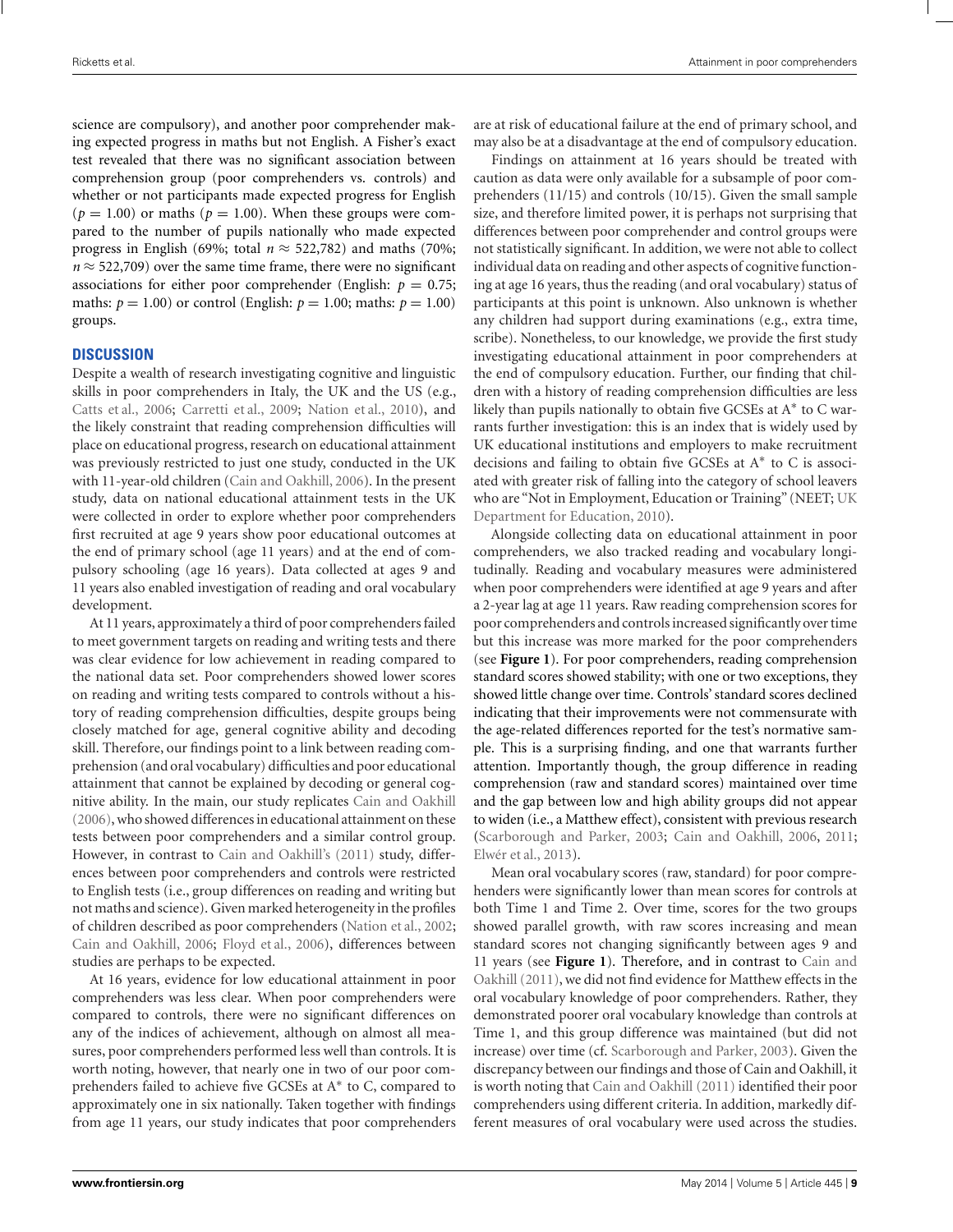<span id="page-10-0"></span>Cain and Oakhill (2011) used a receptive measure, with scores determined by the breadth of oral vocabulary knowledge (i.e., how many words a child knows) whereas our expressive measure was more sensitive to the incremental nature of oral vocabulary, with scores capturing depth as well as breadth of knowledge. In order to investigate further whether poor comprehenders are at risk of Matthew effects for vocabulary, future research should aim to administer multiple measures of oral vocabulary, indexing vocabulary knowledge in relation to breadth, depth, and flexibility (e.g., understanding multiple meanings) and how this knowledge can be used.

In conclusion, we have replicated findings that poor comprehenders are at risk for poor educational attainment at the end of primary school (Cain and Oakhill, 2006). At this point, poor comprehenders were more likely to perform poorly, and fail to reach government targets, than controls and the national sample on literacy tests. We also extended this by providing preliminary evidence that some poor comprehenders show low educational outcomes at the end of compulsory education (16 years); compared to the national sample, poor comprehenders were less likely to obtain five or more A∗ to C GCSE grades (or equivalent). These findings indicate that more research on educational attainment in poor comprehenders is warranted. A key outstanding empirical question is *why* some poor comprehenders perform poorly in national school assessments. The complexity of these assessments means that there are a large number of factors that could constrain performance and given the heterogeneity of poor comprehenders, different factors could explain poor performance for different individuals. Further research is needed that tracks educational attainment in a more systematic and detailed way, and with large enough groups in order to investigate different trajectories. For instance, it would be of value to determine which factors (e.g., reading comprehension level, oral language abilities, ability to learn from reading, etc.) predict the likelihood that poor comprehenders will go on to perform poorly at school. A further complication for interpreting our findings is that SAT-UK and GCSE assessments are not directly comparable. For example, SAT-UK English tests measure reading ability directly whereas GCSE English assessments do not. Thus, there may be different reasons for poor performance at different educational stages. Future research that analyses the content of the tests taken could shed light on this issue, and probe the implications of this work for curriculum development and education in the UK. Finally, given that the extant literature comprises just two UK studies, future studies should aim to investigate links between poor reading comprehension and educational attainment in children outside of the UK. Difficulties with reading comprehension in childhood do not seem to guarantee poor educational outcomes and clearly there are a number of other variables that will influence national assessment scores. Taken together though, our findings do point to a link between reading comprehension difficulties in mid to late childhood and poor educational attainment further down the line.

#### **AUTHOR CONTRIBUTIONS**

For the present study, Jessie Ricketts led in relation to study design, data collection, data analysis and the interpretation of the resulting dataset. Rachael Sperring contributed to data collection, data analysis and interpretation, and Kate Nation to study design, data analysis and interpretation. All authors contributed to manuscript preparation, with Jessie Ricketts taking the lead. All authors have approved the manuscript and take responsibility for all aspects of the work.

#### **ACKNOWLEDGMENTS**

Thank you to Professor Julie Dockrell and Professor Geoff Lindsay for helpful comments on a draft of this manuscript. This research was supported by funding from the Economic and Social Research Council and University of Reading. We would also like to thank all teachers, parents, and children for their ongoing support with our research.

#### **REFERENCES**

- Bowyer-Crane, C. A., and Snowling, M. J. (2005). Assessing children's inference generation: what do tests of reading comprehension measure? *Br. J. Educ. Psychol.* 75, 189–201. doi: 10.1348/000709904X22674
- Cain, K., and Oakhill, J. (2006). Profiles of children with specific reading comprehension difficulties. *Br. J. Educ. Psychol.* 76, 683–696. doi: 10.1348/0007099056X67610
- Cain, K., and Oakhill, J. (2007). "Reading comprehension difficulties: Correlates, causes and consequences," in *Children's Comprehension Problems in Oral and Written Language: A Cognitive Perspective*, eds K. Cain and J. Oakhill (New York: Guildford Press), 41–75.
- Cain, K., and Oakhill, J. (2011). Matthew effects in young readers: Reading comprehension and reading experience aid vocabulary development. *J. Learn. Disabil.* 44, 431–443. doi: 10.1177/0022219411410042
- Cain, K., Oakhill, J., and Elbro, C. (2003). The ability to learn new word meanings from context by school-age children with and without language comprehension difficulties. *J. Child Lang.* 30, 681–694. doi: 10.1017/S0305000903005713
- Cain, K., Oakhill, J., and Lemmon, K. (2004). Individual differences in the inference of word meanings from context: The influence of reading comprehension, vocabulary knowledge, and memory capacity. *J. Educ. Psychol.* 96, 671–681. doi: 10.1037/0022-0663.96.4.671
- Carretti, B., Borella, E., Cornoldi, C., and De Beni, R. (2009). Role of working memory in explaining the performance of individuals with specific reading comprehension difficulties: A meta-analysis. *Learn. Individ. Differ.* 19, 246–251. doi: 10.1016/j.lindif.2008.10.002
- Catts, H. W., Adlof, S. M., and Weismer, S. E. (2006). Language deficits in poor comprehenders: A case for the simple view of reading. *J. Speech Lang. Hear. Res.* 49, 278–293. doi: 10.1044/1092-4388(2006/023)
- Clarke, P. J., Snowling, M. J., Truelove, E., and Hulme, C. (2010). Ameliorating children's reading comprehension difficulties: a randomised controlled trial. *Psychol. Sci.* 21, 1106–1116. doi: 10.1177/0956797610375449
- Dockrell, J. E., Lindsay, G., and Palikara, O. (2011). Explaining the academic achievement at school leaving for pupils with a history of language impairment: previous academic achievement and literacy skills. *Child Lang. Teach. Therapy* 27, 223–237. doi: 10.1177/0265659011398671
- Elwér, Å., Keenan, J. M., Olson, R. K., Byrne, B., and Samuelsson, S. (2013). Longitudinal stability and predictors of poor oral comprehenders and poor decoders. *J. Exp. Child Psychol.* 115, 497–516. doi: 10.1016/j.jecp.2012.12.001
- Floyd, R., Bergeron, R., and Alfonso, V. (2006). Cattell–Horn–Carroll cognitive ability profiles of poor comprehenders. *Read. Writ.* 19, 427–456. doi: 10.1007/s11145-006-9002-5
- Gough, P. B., and Tunmer, W. E. (1986). Decoding, reading, and reading disability. *Remedial Spec. Educ.* 7, 6–10. doi: 10.1177/074193258600700104
- Harlaar, N., Cutting, L., Deater-Deckard, K., DeThorne, L. S., Justice, L. M., Schatschneider, C., et al. (2010). Predicting individual differences in reading comprehension: a twin study. *Ann. Dyslexia* 60, 265–288. doi: 10.1007/s11881- 010-0044-7
- Hulme, C., and Snowling, M. J. (2011). Children's reading comprehension difficulties: nature, causes, and treatments. *Curr. Dir. Psychol. Sci.* 20, 139–142. doi: 10.1177/0963721411408673